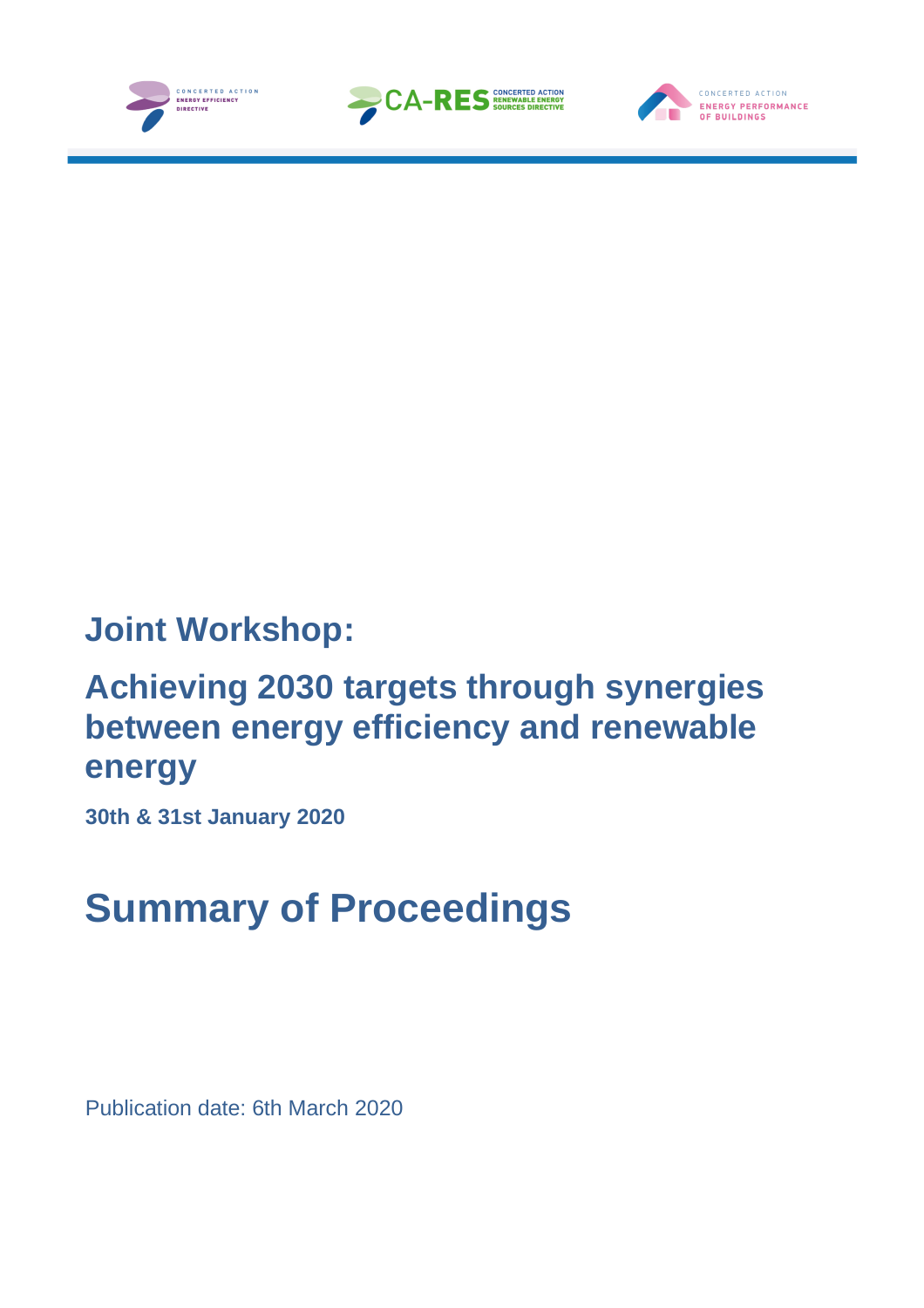





# **Contents**

| 1              |                                                                                                                         |  |
|----------------|-------------------------------------------------------------------------------------------------------------------------|--|
| $\overline{2}$ |                                                                                                                         |  |
|                | Zero Energy Communities - Unlocking the Potential of Renewables and Energy Efficiency at District<br>2.1                |  |
|                | The Governance Regulation and How it Interacts with the 3 Directives: Focus on the Interaction between<br>$2.2^{\circ}$ |  |
|                | Changing Consumers' Behaviour through Information, Incentives and Innovative Services 5<br>2.3                          |  |
|                | National Energy and Climate Plans: Exchange on Implementation, Reporting & Monitoring 5<br>$2.4^{\circ}$                |  |
|                | $2.5^{\circ}$                                                                                                           |  |
|                | 2.6                                                                                                                     |  |
|                | 2.7                                                                                                                     |  |
|                | Energy Efficiency and Renewable Energy Measures - Synergies between EED/REDII/EPBD<br>2.8                               |  |
|                | 2.9                                                                                                                     |  |
|                |                                                                                                                         |  |
|                | 2.11 Multiple Benefits of Energy Efficiency and Renewable Energy and How to Account for Them  11                        |  |
| 3              |                                                                                                                         |  |
| 4              |                                                                                                                         |  |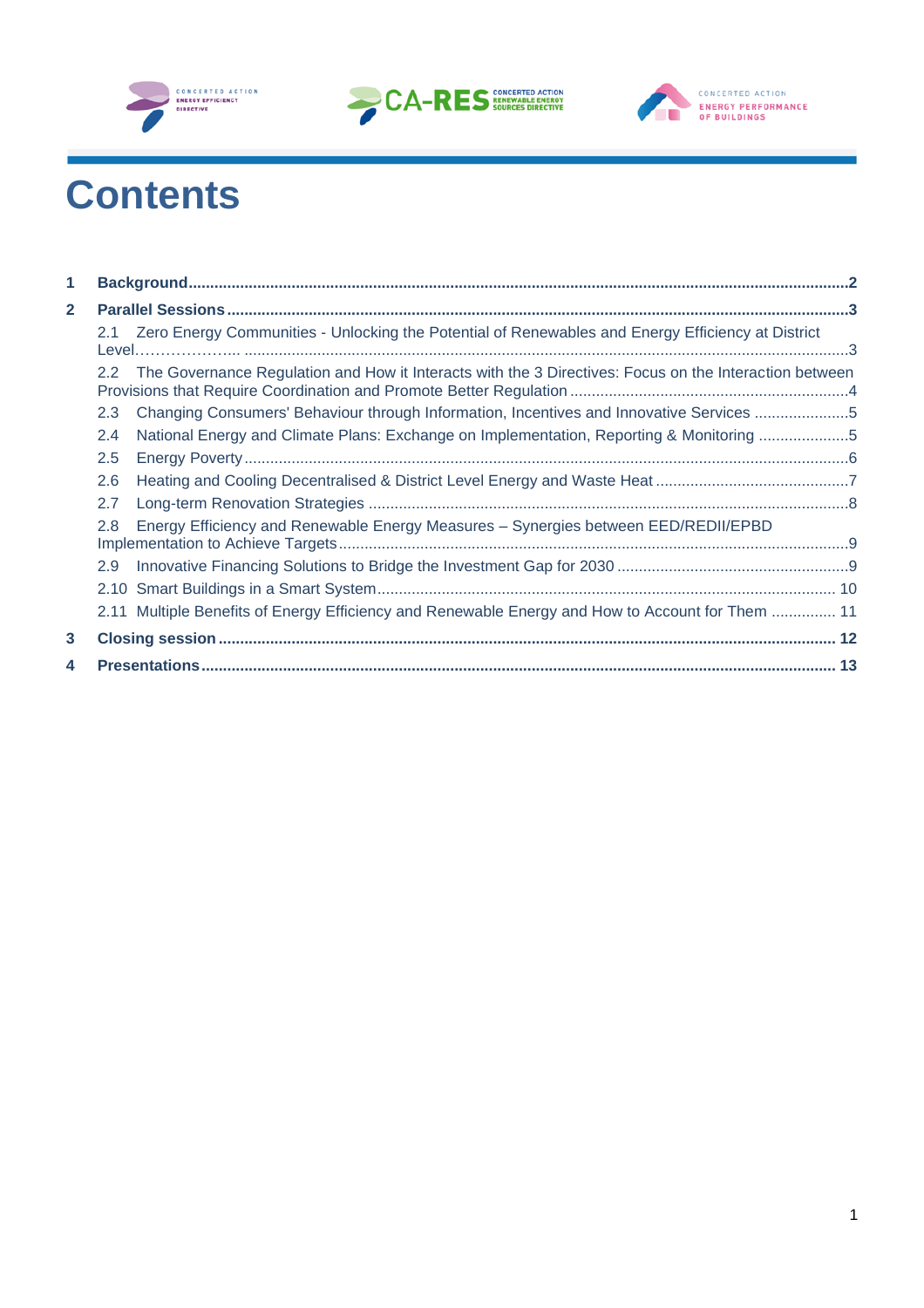





# <span id="page-2-0"></span>**1 Background**

The Joint Workshop brought together the Concerted Action for the Energy Performance of Buildings Directive (CA EPBD), the Concerted Action for the Renewable Energy Sources Directive (CA RES) and the Concerted Action for the Energy Efficiency Directive (CA EED). The event took place in Barcelona, Spain on the 30<sup>th</sup> and 31<sup>st</sup> January 2020. During the course of the Joint Workshop, over 220 experts, policy makers and implementers gathered to discuss issues related to the implementation of the three Directives in Member States, Norway, Iceland and the UK.

This was the first Joint Concerted Action Workshop, of this scale, to include experts working on three different policy areas: energy performance of buildings; renewable energy sources; and energy efficiency. By bringing together policy makers and implementers from these three groups, the workshop aimed to increase understanding of the different policy areas and help delegates identify the potential synergies in how the three Directives can be implemented.

A key focus was to encourage dialogue between participants, through which they can identify possible cooperation opportunities on these cross-cutting areas and also identify ways to improve the coordination between institutions that implement the Directives.

# **1.1 Opening plenary session**

The Joint Workshop started with an opening address by Maria Laguna, Head of Sector at the Executive Agency for Small and Medium-sized Enterprises (EASME); a recorded video message from Ditte Juul Jørgensen, Director-General of DG ENER, and a welcome speech from Claudia Canevari, Head of Unit, Energy Efficiency: Policy and Financing, DG ENER, all of whom emphasized the importance of cooperation and sector integration in achieving the goals of the Clean Energy for all Europeans package.

As the host country, Juan Groizard, Director General of the Institute for the Diversification and Saving of Energy in Spain (IDAE), welcomed delegates and gave an overview of key policy areas in Spain.



*Delegates at the opening session*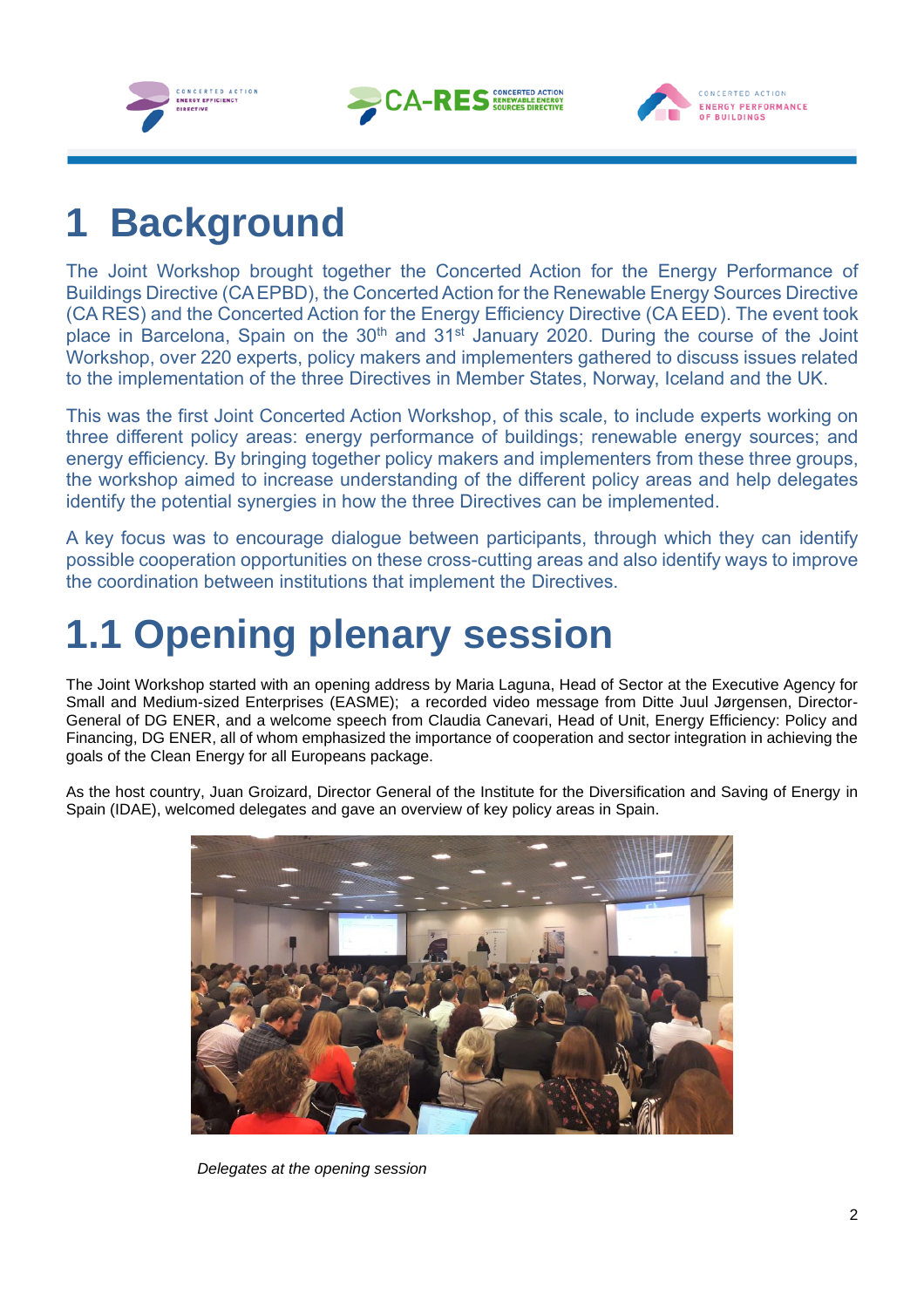





# <span id="page-3-0"></span>**2 Parallel Sessions**

During the Joint Workshop twelve sessions took place, covering a range of topics. This section gives an overview of the key learnings from each of the twelve sessions, as well as the highlights from the discussions.

### <span id="page-3-1"></span>**2.1 Session 1&4: Zero Energy Communities - Unlocking the Potential of Renewables and Energy Efficiency at District Level**

The aim of the double session was to highlight areas of collaboration between the three CAs in the context of Zero Energy Communities (ZECs), to share examples of good practices and to identify topics for future joint workshops. To this goal, these sessions were always based on the principle of energy efficiency first and the production of decentralized renewable energy in buildings.

Although ZECs have not yet been formally defined, several Articles in the three Directives guide MS in this area. A key aspect that was highlighted is the need to involve not only communities, but also citizens, since their active collaboration is critical for the success of a ZEC. This can be seen in initiatives by organisations such as RESCoop, who have bought together 1,500 European energy cooperatives with collectively over 1 million active citizen members. The solution proposed involves tackling the issues from numerous different angles, including policy, power sources, buildings and transport.

A key investor in this area is the European Investment Bank who has several instruments to help ZECs grow. For instance, ELENA is an instrument that grants funding to public and private sector organisations which can be used to design schemes, as well as in the early stages of implementation. This is a funding instrument that has been used at the local and national levels and across various sectors and industries with projects including building renovations and low carbon power generation. The work to ensure the link between these schemes and ZECs is ongoing.

The presented examples of work in the area of ZECs included a project in Avedøre, Denmark. Here, citizens wanted to make their city more sustainable, but due to a lack of knowledge, they were unsure of the steps needed. Once the city was given the appropriate tools and ideas, the citizens were able to own the projects and make substantial progress. Similarly, the Scottish CARES Programme is a national project that helps to fill these knowledge and funding gaps amongst communities. CARES is a one stop shop that provides local communities with advice and support (through a Local Development Officer), online tools and financial support to community groups seeking to develop renewable and low carbon projects.

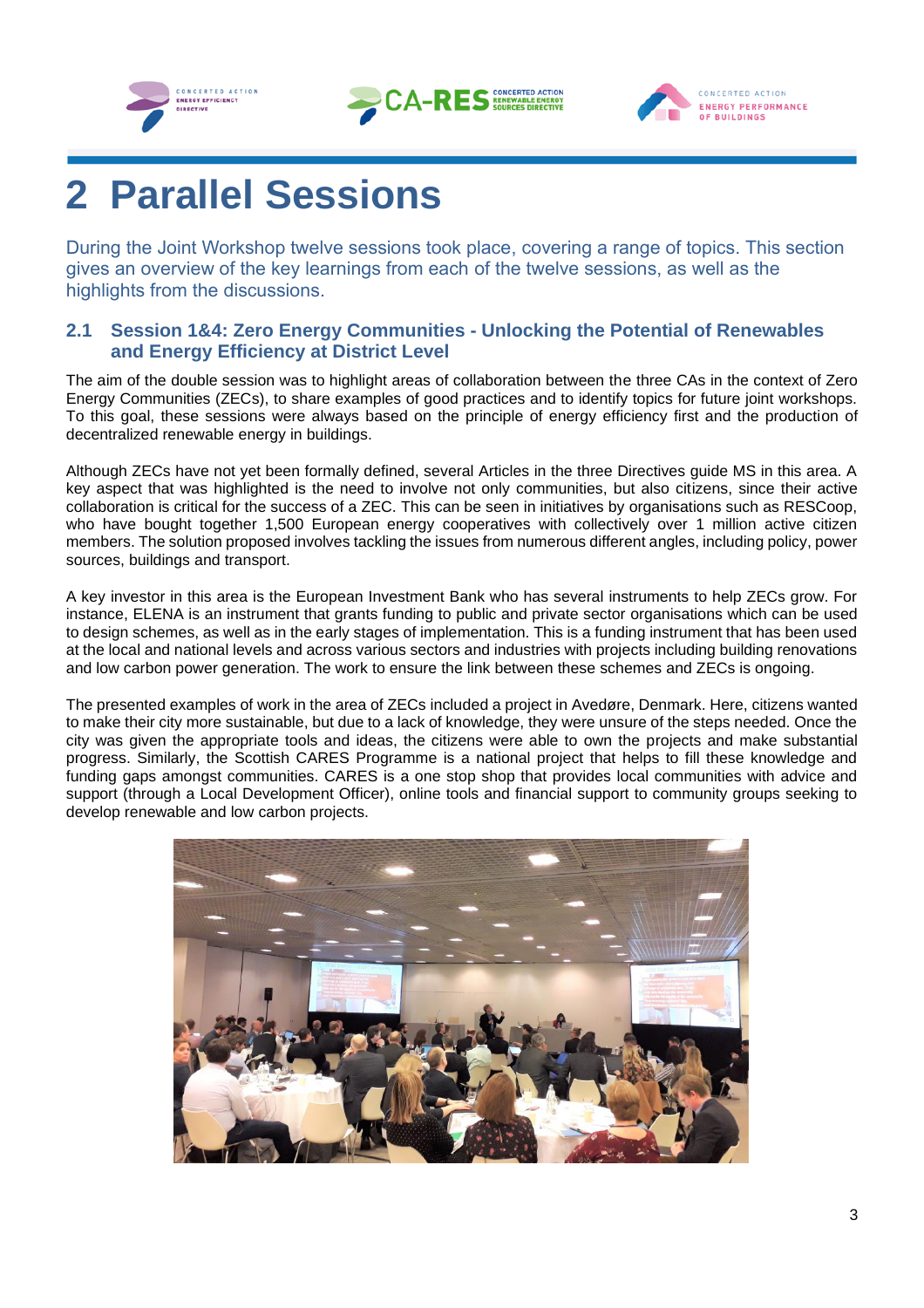





The sessions highlighted that whilst most MS are just beginning to think about implementing ZECs, there is a strong interest in continuing discussion on this topic across the three CAs. Participants saw this session as a good starting point and welcomed more exchange and deeper of collaboration. Some of the key topic areas identified included capacity building on Article 22 RED (legal frameworks and governance, the characteristics of an energy community - definition, legal structure, different models and scales and harmonisation of terminology and definitions). There was also a strong appetite for knowledge sharing on successful approaches to community engagement. Deeper collaboration is needed to overcome implementation challenges for specific cases where integrating the requirements of all the three directives is difficult. Examples highlighted included multi-dwelling buildings, mixed use sites (e.g. domestic and mixed-use offices) and flexibility markets. Participants recognised the need to look beyond 2030 and towards 2050 to ensure an enabling and supportive environment for future innovation in this space.

### <span id="page-4-0"></span>**2.2 Session 2: The Governance Regulation and How it Interacts with the 3 Directives: Focus on the Interaction between Provisions that Require Coordination and Promote Better Regulation**

The main objectives of the Governance Regulation are to promote integration of strategic planning and reporting on the implementation of climate and energy policies, multi-level energy dialogue, co-ordination MS, and promote certainty for investors in close relation to the Directives. An integrated, energy systems approach was taken to planning and reporting to take into account the interlinked nature of objectives and measures (the same measure can contribute to GHG, RES and EE targets). Some key connections are the targets for efficiency and renewables being interrelated and LTRS feeding into both the EPBD and EED Directives. Examples of the interlinkages between Directives and the regulation were given with a focus on the key, cross-cutting topics. The implementation of the Governance Regulation and the directives requires breaking silos across policies and sectors, across government departments, with stakeholders and the public, and cross-border. Strengthening regional cooperation is key to the achievement of the objectives in a cost-optimal manner.

MS and the Commission have to provide integrated reporting on how national contributions are delivered. Gaps between implementation and NECPs will be monitored and the EC will publish recommendations for MS based on 2023 progress reports – if there is a delivery gap, national measures will have to be taken or contributions to a financial platform made.

An insight into Germanys strategy was given, with key points on main targets and measures for 2030 and 2050 (NECP, grid expansion, National EE Strategy 2050, Market Incentive Programme for RES heat, EE strategy for buildings), links between governance, EU legislation and national strategies/programs and how monitoring processes have been implemented. A roadmap has been developed which helps establish a dialogue process and ensure the right direction is being taken for 2050. The EE strategy for buildings foresees a gradually raising carbon price for the heating sector. A holistic market incentive programme for renewable heat generation has also been introduced which provides funding for both large- and small-scale projects. Regional cooperation was strengthened with the Governance Regulation and the NECP process, to foster integration of regional electricity markets through the Pentalateral Energy Forum and the North Sea Energy Cooperation.

Denmark presented reflections on the interlinkages between climate, renewable energy and energy efficiency policy and goals. DK developed an integrated energy system e model for then set targets which include electrification and flexibility to achieve their ambitious energy plan. Dilemmas to implementation include: the importance of balancing energy efficiency and renewables (e.g. need to reduce electricity consumption if the source is 100% renewable) and understanding the CO2 impact of energy efficiency in a renewable based system. Denmark is part of the North Seas Energy Cooperation (NSEC), which creates synergies between national policies and joint approaches.

Potential governance topics for cooperation include regional cooperation (e.g. to facilitate better policy coordination, support cross-border projects or reg. coop. between subnational actors), coordinated implementation of the directives (e.g. coupling policies on RES and EE domains, combining EE and RES measures in buildings e.g. for implementation of LTRS and sector Integration) and Integrated Reporting (e.g. improvement of M&V of policy measures, linkages between GHG emissions reporting and RES and EE reporting overcoming lack of reliable and accurate data and national and EU systems for policies and measures and projections).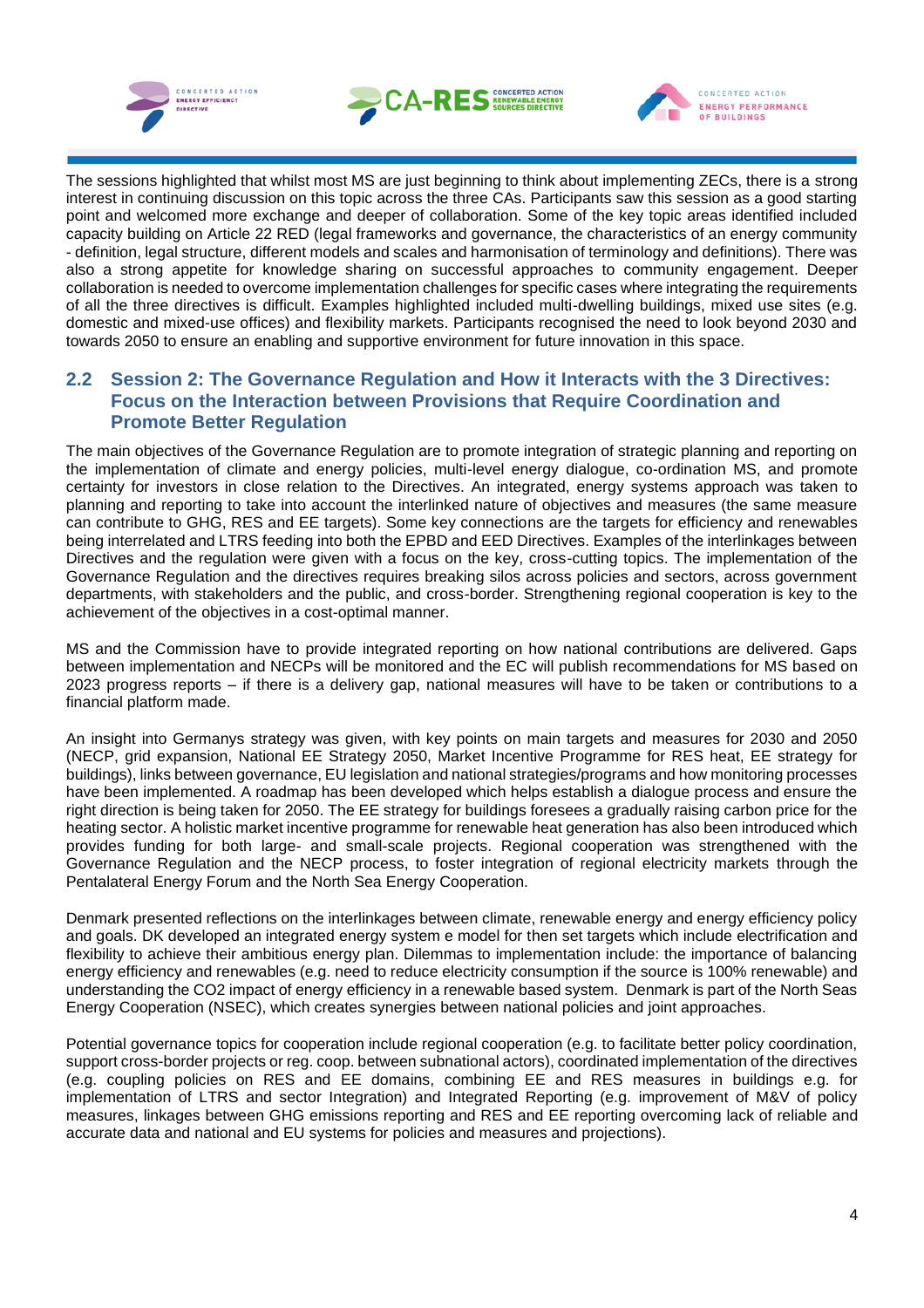





### <span id="page-5-0"></span>**2.3 Session 3: Changing Consumers' Behaviour through Information, Incentives and Innovative Services**

The session was introduced by outlining the consumer and behavioural change aspect in each directive. In the EED articles 12 (promote behaviour change), 7 (obligation scheme), 10 (billing information and individual metering) and 17 (information and training). In the EPBD articles 20 (information), 10 (financial incentives and market barriers), 11, 12 and 13 (Energy Performance Certificates). In the revised EPBD articles 2a (LTRS), 8 (technical building systems) 14 (inspection of heating systems) and 15 (inspection of air conditioning systems). In the RED articles 18 (benefits and support measures), 24 (share of renewables in district heating),15 (encourage switch to renewable heat), 21 and 22 (self-consumers and energy communities).

Linda Steg, environmental psychologist from the University of Groningen gave a presentation on human behaviour and its impact on energy related actions. People's values affect their behaviour. Three things are required for promoting sustainable energy behaviour: information, extrinsic motivation (making pro-environmental actions more attractive) and intrinsic motivation (people find it important to act themselves). Eudaimonia is an important concept here – the term encapsulates 'do good, feel good'; acting sustainability feels good because it is meaningful, which provides a positive self-signal, encouraging sustainable energy behaviour. This can be utilised in policy. Both an environmental self-identity (past behaviour is repeated) and involvement in community energy initiatives also encourage sustainable behaviour, as does corporate environmental responsibility (CER). Even people who do not hold strong biospheric values will be influenced to act responsibly if CER is at their place of work. Public acceptability of new policies is influenced by if people think they will benefit (cost benefit analysis), if they are able to input and if they trust the implementing party.

The session leader shared preliminary findings from an ongoing working group of the CA EED on behavioural change. The majority of MS include behavioural science in energy efficiency policy, although it is a minority of this group who do so to a large extent. A minority of MS have experts on behavioural science in the Ministry responsible for energy efficiency, and a majority have expertise at their National Energy Agency. The majority of MS said there are barriers to applying behavioural science in energy efficiency policy design mainly because the topic is perceived as difficult and there is a lack of expertise available.

Karl Purcell from the Sustainable Energy Agency of Ireland (SEAI) presented examples of behavioural insights used in energy policy in Ireland. A strong understanding of behaviour is important for achieving net zero scenarios and in some cases behaviour can trump energy efficient design. Economics say incentives matter, psychology says context matters (e.g. whether people opt-in or opt-out of a scheme), and sociology says culture and society matters (e.g. social norms). At SEAI, the process is: understand how people think about energy, pre-test policy tools and solutions, field-test policy solutions, scale and measure impact, to finally design policy through a behaviourally informed lens. SEIA studies show that people don't know how much energy they use and how they compare to others, or where energy is used in the home. Messaging and timing of communications to consumers matter; SEIA measured the response rate to letters encouraging heat pump uptake with different messaging, finding that exclusivity ('you have been selected') received the strongest response, followed by environmental messaging. However, there was no change in actual uptake of heat pumps. This shows that 'nudging' is often not enough (e.g. halogen lightbulb ban). Understanding why people behave in a certain way helps us to design energy policy that delivers real behaviour change.

The session ended with a participant survey. The majority of participants have little experience in policies concerning consumers. A combined approach on information to consumers on energy efficiency and on renewables is seen in the majority of MS. Topics of interest for future joint CA cooperation include policy design, incentives, renovation, behaviour and climate.

### <span id="page-5-1"></span>**2.4 Session 5: National Energy and Climate Plans: Exchange on Implementation, Reporting & Monitoring**

The aim of this session was for participants to share their knowledge and views on the implementation, reporting and monitoring of the National Energy Climate Plans (NECP), creating links across CAs.

The Commission gave an overview of how many MS have submitted their NECP, with attention drawn to the fact that some MS had submitted it without the required annexes, which are important for ensuring 2030 targets will be met. A prediction of how close to meeting the EU27 targets MS are was given based on the submitted drafts and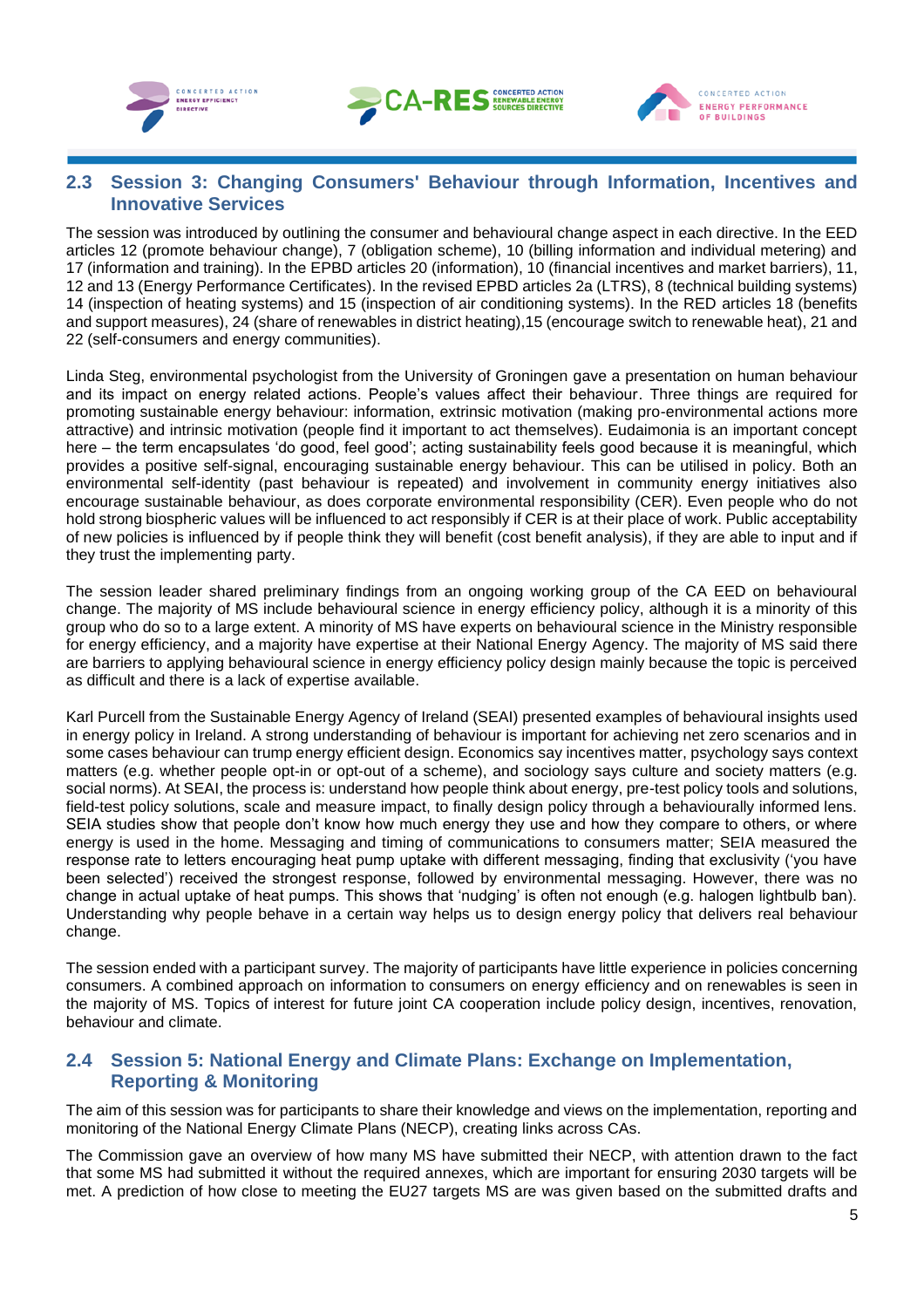





final NECPs. For energy efficiency, there is still an ambition gap of PEC and FEC of the collective EU27 EE headline target - although this gap is expected to close as all NECPs are submitted. If based on final NECPs there still is a gap in EU27 collective ambition target, the Commission shall propose measures. These will be looked at the same time when scope for actions related to Green Deal will be considered.

Biannually from 15 March 2023, MS will submit reports containing data on policies adopted and the progress made, and it can also inform updates to the NECP. Even targets set cannot be reduced, when applicable, indicative national trajectories for PEC and FEC and indicative milestones of long-term renovation strategies (LTRS) for renovation can be altered, and reported policy measures updated in the reports. MS need to submit these biennial reports via eplatform which will be provided by the Commission in due time.

Currently, the average rate of renovation across the EU was said to be around 1% which is too low to provide a fully decarbonised building stock by 2050. Consideration was given to how LTRS integrates into NCEP while a majority of MS will submit their LTRS according to the EPBD dead line by 10 March 2020. The LTRS should contain indicative milestone for 2030, 2040, and 2050 of the national stock of residential and non-residential buildings, as well as consider many other aspects among energy poverty, split-incentives, skills, and the implementation of smart technology. MS were encouraged to consider links in their policies where RED II, EED and EPBD could together to form a coordinated response.

Groups discussed to what extent the NECP forms part of or contributes to the national energy and/or climate strategy and how MS benefit on a national level from the NECP exercise. There was consensus that the NECP increased collaboration between different ministries and other parties and this was beneficial as cross-cut initiatives emerged, such as storage and infrastructure. In some MS the NECP was compiled from current energy and climate strategies, while in others the NECP allowed for the mobilisation of resources and became the energy and climate strategy enabling countries to develop new policies. In some MS it was also mentioned that requirements in NECP helped to improve the development of modelling tools.

Most participants agreed that it was useful to discuss the NECP at a joint workshop and that future topics could include topics like monitoring schemes under different obligations, links between NECP and LTRS, consistency of material and energy efficiency policies, and other focused cross-cutting issues.

### <span id="page-6-0"></span>**2.5 Session 6: Energy Poverty**

The Articles relating to energy poverty are Art. 7(11) under the EED, Art 2(a) under the EPBD and Articles 21(6a) and 22(4f) under the RED. The objective of the session was to assist MS in the implementation of the three directives by giving insights into energy poverty in the EU, examples of measures to fight energy poverty and discuss ways to reach out to energy poor households.

Paula Rey Garcia from the European Commission gave an overview of the challenges related to energy poverty and the requirements of the different directives. In Europe, 50-125 million people are unable to afford proper indoor thermal comfort. This is due to low finances, high energy use, non-efficient appliances and poor performance of buildings. Recommendations include a focus on long-term prevention, investing in measures and making them available to target groups in building renovation schemes, providing accessible information and empowering consumers. The Clean Energy Package includes several energy poverty provisions as do all energy directives and the Energy Union Governance Regulation (see presentation for details). The Commission concluded that energy poverty levels are on the rise across the EU, there is a lack of reliable data at the MS level, and weak policy transfer from successful programmes.

Paolo Bertoldi from the JRC at the European Commission gave examples of energy poverty measures in the long term renovation strategies (LTRS) under EPBD: French national housing agency programme 'Habiter mieux' and the Irish Warmth and Wellbeing scheme. Policy considerations include incorporating specific measures in energy efficiency obligation schemes, targeted subsidies and attention to distributional impact of current energy efficiency policies and the rebound affect after implementation (possible increased energy consumption). Not all energy efficiency policies work well for reducing energy poverty, and most have focused on heating – cooling should not be forgotten as an issue. More policies are expected at the local level, as energy poverty is now a key pillar of the Covenant of Mayors.

Roel Vermeiren from the Flemish Energy Agency presented measures to combat energy poverty used in Flanders, Belgium. In Flanders, 1 million homes don't meet the minimum requirements of the Flemish Housing Code. Research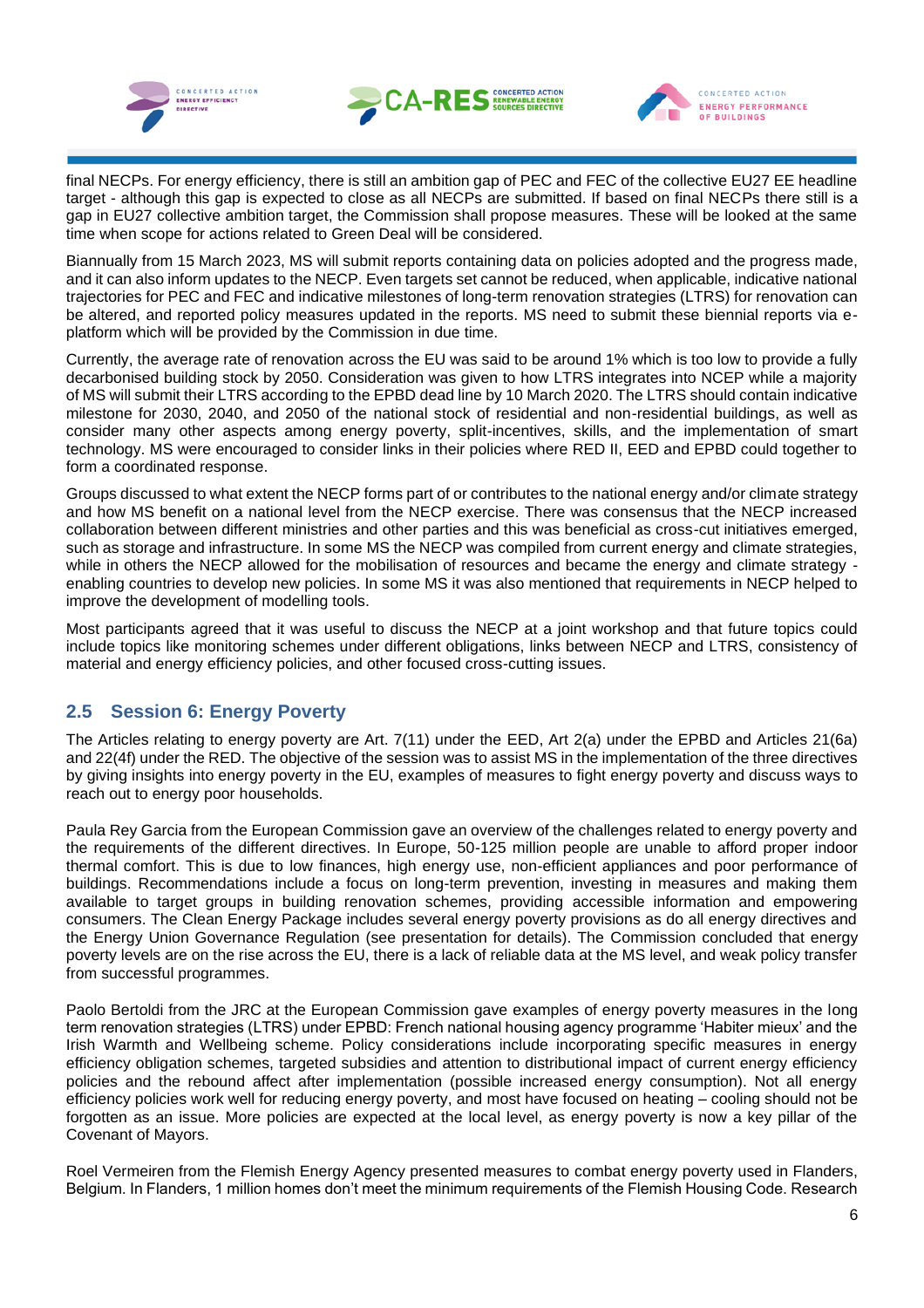





shows a high number of instances where rent increases after limited renovation, creating affordability problems. The LTRS goal of 2050 (high energy efficiency and fossil free building stock) means 90-95% of the stock needs renovation, and that 3% will need to be upgraded to energy performance level A each year. The poor must be included this transition using targeted energy efficiency measures, which in Flanders include free domestic 'energy scans' (receive energy advice in the home), higher grants, energy loans and dedicated services in the form of local energy houses. The Energy Poverty Program as part of the LTRS demonstrates the importance of this issue to the political level.

Roundtable discussion topics were definition of energy poverty, renovation, energy poverty strategies, measures to combat energy poverty, potential partners to reach out to energy poor households, key success factors in communication with energy poor households, the link between energy efficiency and improved health and opportunities for renewable energy communities to help tackle energy poverty.

Topics for future cooperation were identified through a quick onlineparticipant survey and include good practices to fight energy poverty, definition, financing of measures, social housing, education and energy poverty related to transport.

### <span id="page-7-0"></span>**2.6 Session 7: Heating and Cooling Decentralised & District Level Energy and Waste Heat**

The aim of this session was to discuss waste heat in the context of the three Directives including its definition, its impact and its potential implementation paths.

The definition of waste heat was given by DG Energy and taken from REDII as "unavoidable heat or cold generated as a by-product in industrial or power generation installations or in the tertiary sector, which would be dissipated unused in air or water without access to a district heating or cooling system". Some of the sources identified included industrial sources such as factories, heat taken from power generation, waste incineration and cooling systems. It is important to note that waste heat does not count as renewable for overall targets though it can contribute to heating and cooling (Art. 23 REDII) and district heating and cooling targets (Art. 24 REDII) up to 40% and 100% respectively and in the minimum RES level in buildings (Art 15(4) REDII) through efficient district heating and cooling as well. Waste heat can play an important role in factors such as primary energy and greenhouse gas however DG Energy is in the process of finalising guidelines for how these should be calculated when using waste heat.

A presentation on the EPBD showed how cost optimality is used to achieve nearly zero energy buildings in MS Building Codes. This process of finding the most cost-effective way of minimising energy use in buildings has now been used by all MS. Due to MS setting targets in different ways, the way nearly zero can be achieved varies; either as a trade-off between energy efficiency and using renewable energy or as requirements for both. For example, it is possible to set a primary energy target along with a minimum level of renewables, set a maximum amount of fossil fuel energy use or to set a total emissions target. These various targets can mean solutions, including those using waste heat, vary across MS. As stated above, one of the difficulties with waste heat is to ensure correct accounting in terms of primary energy and emissions. The Netherlands explained how renewable energy and waste heat can contribute towards the required minimum level of renewable energy. Waste heat can only be included if delivered through a district heating grid. Energy sources not attached to the building can only be included in the calculation of the energy performance of a building if there is a direct connection. It was shown that this methodology is already used and how the quality of the information is checked.

Participants indicated a strong desire to discuss heating and cooling topic further at future joint workshops with some key topic areas including alignment of definitions, methods of accounting and case studies.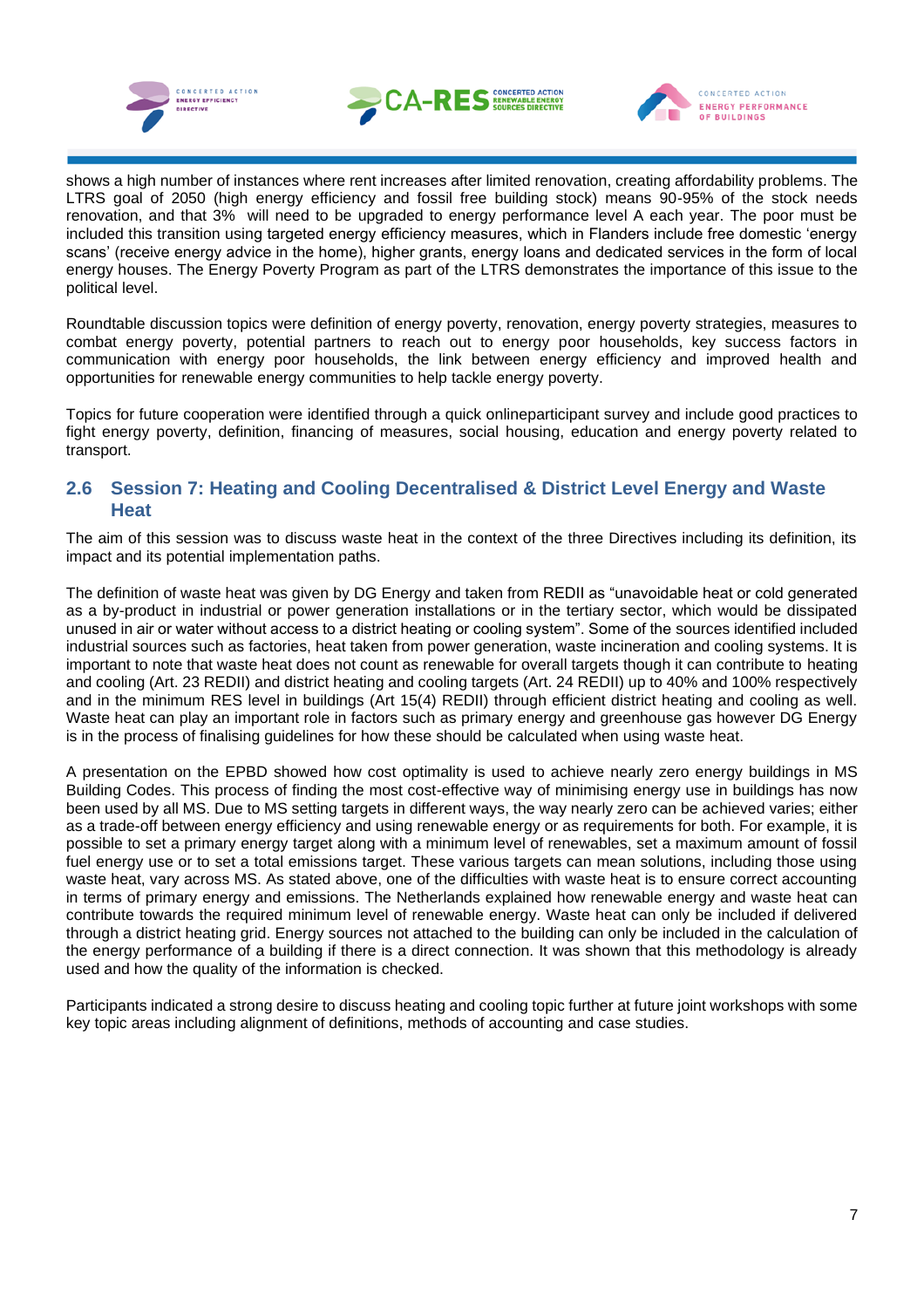







# <span id="page-8-0"></span>**2.7 Session 8: Long-term Renovation Strategies**

The session gave an overview of what are LTRS, how they interact with the EED and RED, and how the 2020 implementation could consider the new impetus from the Green Deal. An insight was given into the theory behind LTRS. Most member states updated their strategies for 2017. With the introduction of the green deal, the long-term vision will become even more important, with countries having to include 2030 and 2050 milestones in their strategies. The alleviation of energy poverty is also an important factor as it is considered important to make sure renovation doesn't lead to an increase in energy poverty. A holistic view considering issues beyond just energy efficiency was taken by several MS, who provided examples of wider benefits, good practices on RES in buildings and how these interact with the three directives. ESCOs were identified as an important model for the renovation of buildings, social housing especially. Examples of financing measures were also provided by MS as financing was suggested to be the biggest barrier to LTRS; the solution might be national or regional funding such as grants or loans with low interest being awarded to buildings with improved energy efficiency ratings.

An in-depth analysis was presented on how the 2020 Spanish LTRS is currently being developed. Inter-ministerial working groups were formed for the coordination of the national energy plan and the decarbonisation of energy, as well as an intensive public consultation process organised jointly with the Spanish Green Building Council. A special challenge is the differentiation of the Spanish LTRS according to the climate zones and thus totally different optimal renovation strategies on a regional level. Solar thermal and PV systems play a major role in the LTRS, with a new self-consumption regulation creating synergies between RED and EPBD. New measures are being discussed, including providing free solar (+heat pump) kits to energy poor households, combining a "book of the building" with EPCs and building evaluation reports and using the EED national efficiency fund for the PAREER II programme, which finances energy retrofits with grants and loans, defines minimum efficiency requirements and rewards social housing, better energy efficiency and integrated actions.

Finally, several experiences collected by BPIE were shared in developing LTRS alongside MS. These gave ideas on who should actually be involved in LTRS; how it should be distributed on a government level with clear responsibilities; and on how RED, EED and EPBD reporting duties could be amalgamated. A special challenge is the allocation of resources to collect data on the building stock. The combined development of the LTRS with measures for central government buildings can save time and stimulate additional ideas. Also, the LTRS could trigger approaches to leverage private financing, to support aggregation and the supply of a guarantee fund supporting local financing institutions to lower their financing risk. This led into the discussion that revolved around how to improve the building stock modelling and data acquisition and how user behaviour changes as buildings become more efficient.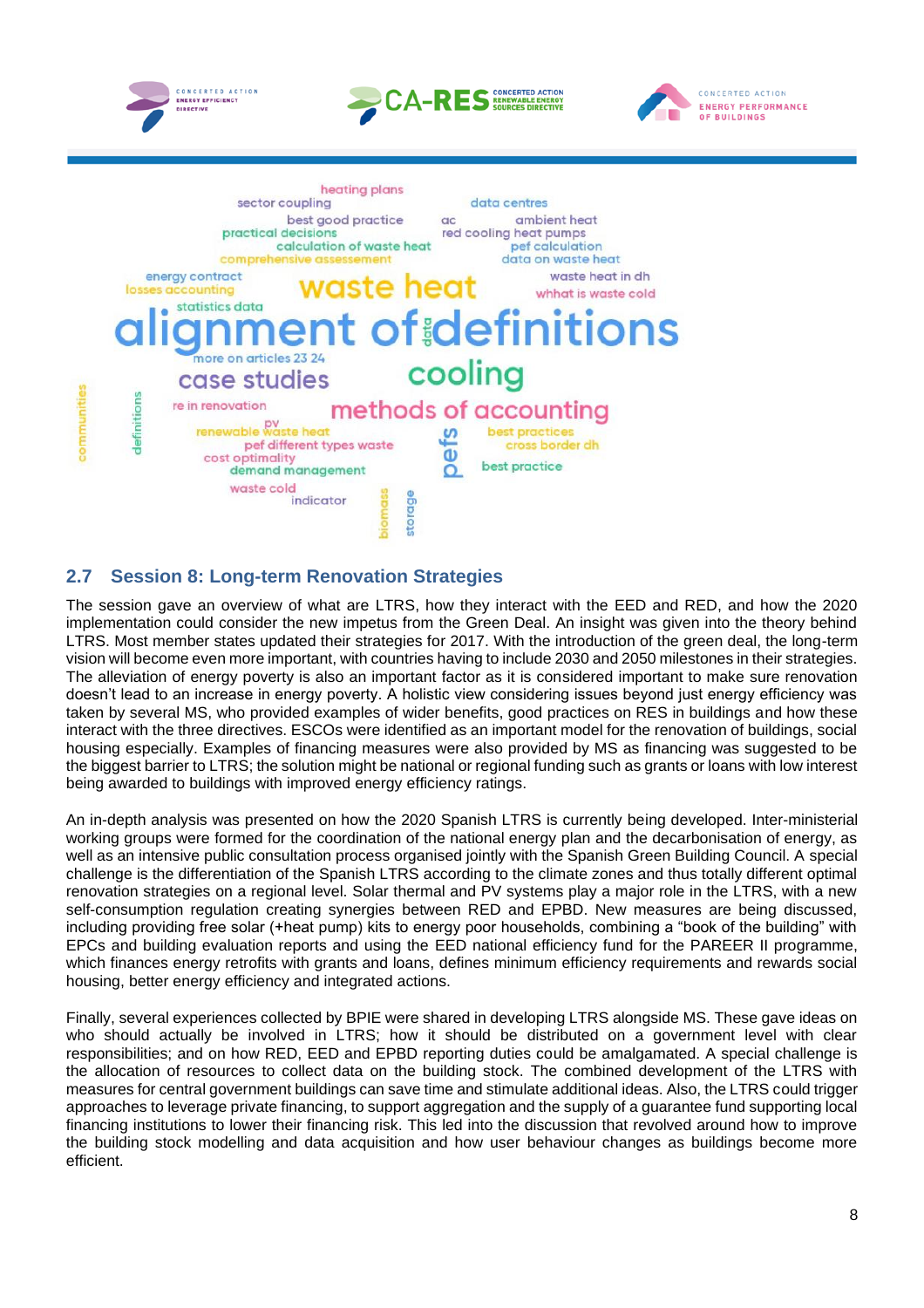





More and more MS are recognising that a good LTRS requires a successfully balancing efficiency and renew able energy with knowledge, experience and data coordination at different levels. It also requests locking down the vision; skills at all levels; modelling metrics for measuring progress and a monitoring methodology; mechanisms for updating and correcting the strategy; awareness of citizens and cost allocations. Finally, there is a need for combining public and private investments.

### <span id="page-9-0"></span>**2.8 Session 9: Energy Efficiency and Renewable Energy Measures – Synergies between EED/REDII/EPBD Implementation to Achieve Targets**

The session opened with a presentation by the European Commission on synergies between the 3 directives (RED II, EED and EPBD), highlighting especially the RES measures in EED (Art. 7) and RED II (Art. 23), and how, by working together, they can strengthen the achievement of targets at both EU and MS levels. The presenters stated that the achievement of objectives should be ensured through coherent national policies and synergies.

Under RED II, MS are to achieve an annual average 1.3%-point increase in renewable heating and cooling in the period of 2021-2030. MS must ensure accessibility of measures to all consumers, particularly low income, vulnerable consumers. EED Art. 7 links to RED II Art. 23 through small-scale RES measures that can count to saving obligation according to EED Annex V 2.e, such as carrying out an oil boiler replacement with a gas-solar hybrid package. Incentives to make use of all means and technologies to achieve cumulative final energy savings should be utilised, including promoting sustainable technology in efficient heating and cooling systems and infrastructure and energy audits or equivalent management systems.

Under EPBD, reducing energy demand can also improve building performance. Buildings affect RED II in Art. 15, 21 (self-consumers), 22 (renewable energy communities) and 23 and 24 (district heating and cooling systems). The long-term aim of the directives is to decarbonise the building stock, using both on-site and off-site renewables.

RES and EE policies and schemes may be combined, allowing them to be implemented by the same actors, and often reported in the same reporting, though data and calculations can vary. Under the Green Deal, the EC is creating a sector integration strategy; EE and buildings will have a role to play in this, with home storage of energy and water playing a key part. The use of RES is encouraged in conjunction with seeking energy savings from the building envelope and its technical building systems. Financing measures can be used for building integrated RES as they are part of the building's energy performance under EPBD and building renovations are necessary for both.

A representative from Croatia provided a case example on the synergy of RES and EE measures in their current implementation. Croatia aims to fulfil the target of Art. 7 half by using energy efficiency obligation scheme and half by alternative measures including energy renovation of buildings and transport. Achieving energy savings in final energy consumption involves investing in measures for improving end-use sector EE including small scale RES, purchasing energy savings from third parties, or paying fees into an EE fund. Especially in programmes for energy renovation of buildings, using RES is not only eligible but additionally supported, which also contributes to the achievement of nZEB standard in energy renovation and decarbonisation of building stock in line with EPBD.

Participants discussed what possible concrete synergies they have found working together in EED, RED II and EPBD implementation and whether MS have concrete plans to use EED Art. 7 in RED II Art. 23 implementation. Through a quick participant survey, after information given in the session, the majority (40) of responded participants (51) saw more opportunities to implement RES in collaboration with EE and thought it would be useful for CAs to work on synergies in future on more specific topics. Unsurprisingly, the favourite concrete topics listed by participants (46/82) to be covered in future are related to monitoring, reporting, calculation methodologies and best practices, in addition to transport and renovation.

### <span id="page-9-1"></span>**2.9 Session 10: Innovative Financing Solutions to Bridge the Investment Gap for 2030**

The aim of this session was to increase the understanding of common issues and solutions surrounding finance, with a focus on smart finance, across the three Directives and across MS.

Financing solutions are recognised in all three Directives as important factors in delivering the objectives of the three Directives and are therefore mentioned in several Articles. However, there is currently an estimated gap of around €260 billion per annum to meet the 2030 targets. To help close this gap, public and private financing is needed, with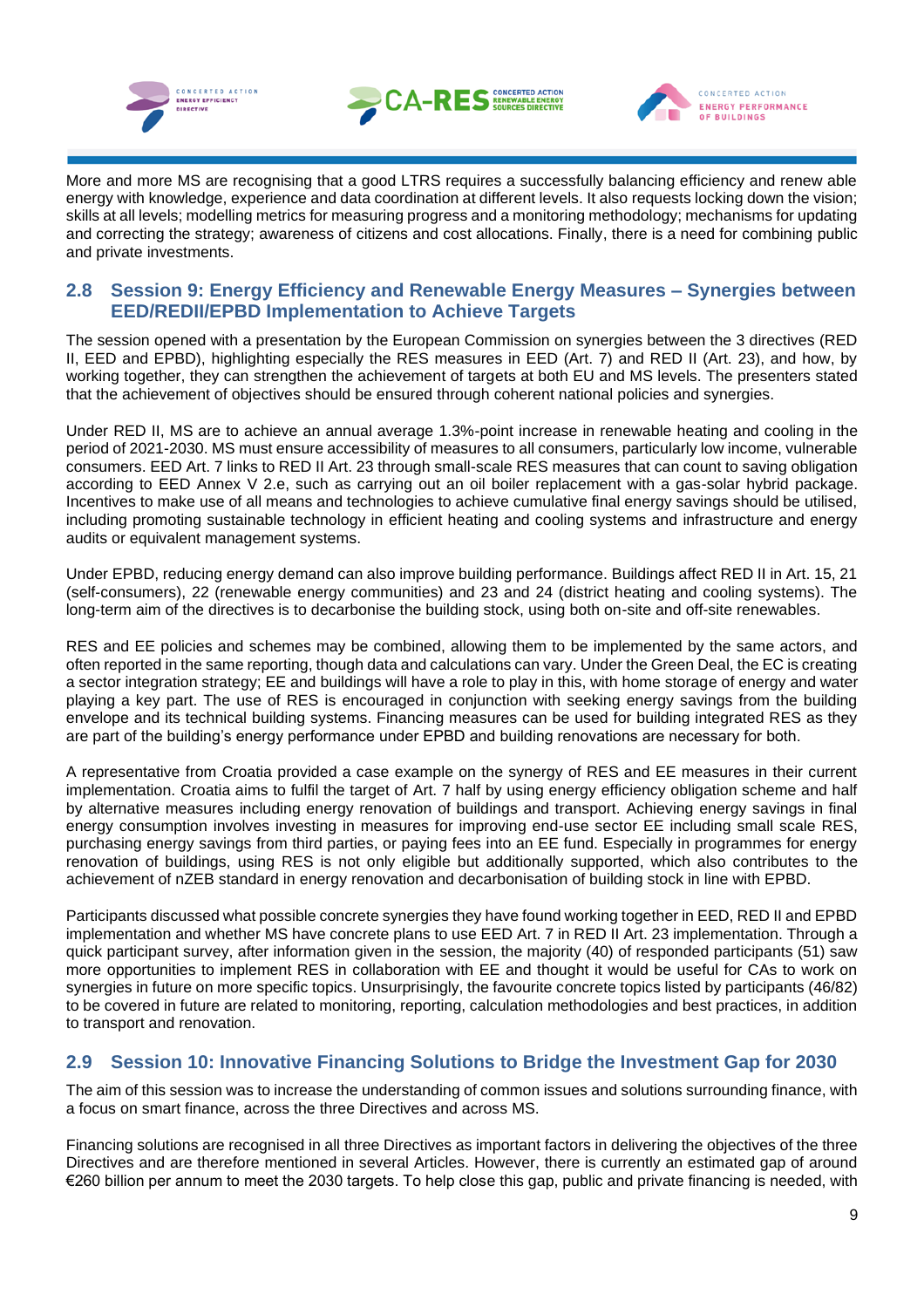





an emphasis on the latter. The European Green Deal Investment Plan will provide around €500 billion from the EU budget, which is intended to trigger investment from the private and public sectors to bring about a total of at least €1 trillion. Some of the instruments that will be used to deliver this include, the InvestEU fund, the Modernisation fund and Taxonomy. These all have different mechanisms and requirements, but it is hoped that through EU investments, other private organisations will also be encouraged to invest. A key barrier is recognised as being the lack of knowledge of these schemes, which will need to be overcome through combined efforts by the EU, finance, private and public sectors as well as industry. A key investor in these schemes is the European Investment Bank which aims to provide at least 50% of its financing into climate action and environmental sustainability projects by 2025, as well as phasing out investment into fossil fuel related projects. Current investments cover a broad range of projects including building renovation and low carbon power generation.

The Energy Efficiency Financial Institutions Group discussed the solutions they provide to help industry, services and public sector act. A barrier found is that there is often little knowledge on which projects or solutions to implement. To help with this, a database of over 10,000 projects with various data points called the De-risking Energy Efficiency Platform was created. This allows users to select project types to see the outcomes they might expect to see if they were to do similar work.

Work presented by GNE Finance showed that technical assistance, affordable financing and smart funding are all required to achieve the trust to renovate and this combination is being used in a H2020 project called EuroPACE. This enables homeowners to have access to finances along with the assistance on how to best utilise the funding.

All in all, different financial mechanisms are needed to reach the targets set in the three Directives, and to achieve the 2030 targets. Most participants agreed that this was a useful area to discuss at future joint workshops and that topics to discuss include for instance, households, blended finance, grants, smart finance and crowdfunding.

### <span id="page-10-0"></span>**2.10 Session 11: Smart Buildings in a Smart System**

Smart Buildings are increasingly becoming a reality. The digitalisation of the energy system is quickly changing the energy landscape, from the integration of renewables to smart-ready buildings and smart grids. The decentralised generation of energy from Renewable Energy Sources (RES) is strongly increasing and in order to ensure balance between intermittent energy generation and demand, the development of the energy flexibility in overall smart energy systems is necessary. Smart grids can provide new tools and enable new challenges in grid and energy market management. In this context, Smart Buildings can have a key contribution in decarbonising buildings by providing energy flexibility to match intermittent renewable supply and demand, as well as playing a central role in improving the efficient use of energy.

This joint session was the first on this topic, attended by participants of the Concerted Action EPBD, EED and RES. Of those participants, 75% usually attend EPBD meetings, 31% EED and 15% RES, while a quarter of the attendees follow two or even three CAs. Most participants already had a basic or even a good knowledge of this topic.

The session highlighted that many concepts regarding smart are being discussed. Some of these concepts are smart homes, smart technologies, smart ready systems or smart meters. It appears that there is no clear definition of exactly what smart means which can complicate the definition of the exact scope of the discussions. However, proposals for a definition exist outside the legal framework. The main and most important characteristic of these systems is that they can communicate and exchange information in a digitalized context to optimize the building performance and energy use.

The first keynote by the European Commission gave an overview of the legal references to smart in the three directives, as well as the connection and the possible collaboration areas between the three CAs. The second keynote addressed the topic of the smartness of the built environment on building, district and city scale. A part of the discussion was focussed on the possibility of enlarging the scope of the regulation from the building to the district, or even to the city level, and how this could be done.

The participants generally recognised that smart technologies could be a key element for some aspects of the energy system of the future (22%) or could even be essential platform to make the connection between all levels of this system. 14% of participants thought that the role of smart technologies is not clear yet and should be further investigated.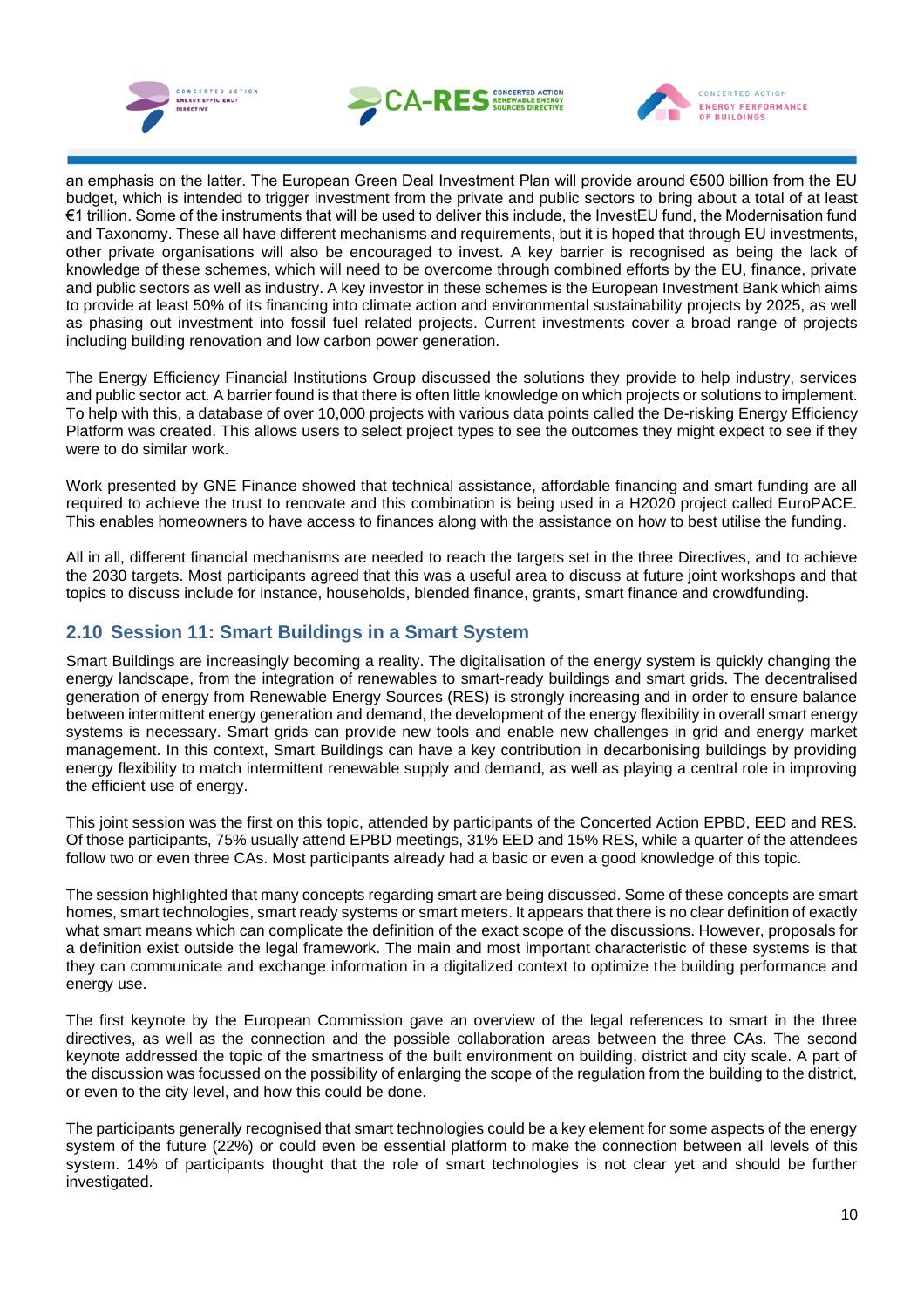





Furthermore, according to the participants, the primary barriers to the roll-out of smart technologies in the context of the transition to a smart energy system are related to user acceptance (22%), cyber-security and privacy issues (17%) and the interoperability issues (15%).

Finally, the participants identified future possible collaboration areas for the three CAs related to this topic. The most popular collaboration areas were: overcoming barriers for the roll-out of smart technologies, how to integrate the smart aspect into regulations and what can be the role of smart on energy generation, transport, distribution (grid) and consumption including flexibility and vehicle-to grid aspects.

### <span id="page-11-0"></span>**2.11 Session 12: Multiple Benefits of Energy Efficiency and Renewable Energy and How to Account for Them**

A representative from RAP gave a presentation on the importance of multiple benefits (MB). Renewables and energy efficiency (EE) are the main 'decarbonisation weapons' – it's therefore a beneficial relationship that EE helps meet renewables targets and vice versa. The EU28 average shows that the energy grid is becoming cleaner. Renewables and EE also require the support of each other in order to achieve high levels of penetration, particularly in buildings. Electrification of the grid also holds potential benefits – consumers saving money, emissions reducing, and grid benefits. The IEA study is a good source of best practices, tools and examples of assessing MB (https://www.iea.org/reports/multiple-benefits-of-energy-efficiency).

A representative from COMBI H2020 (https://combi-project.eu/) presented a project overview, practical applications and tools of MBs, the relevance of multiple impacts of decarbonization in policy making and evaluation, an overview of available tools and resources, and how COMBI helps compliance with the directives. COMBI calculates and operationalises the multiple benefits of EE in Europe, using common framework scenarios and extended cost-benefit analysis (CBA). 32 quantified impacts are measured, under the headings of air pollution, resources, social welfare, macro economy and the energy system. The project developed 21 'energy efficiency improvement (EEI) actions', with a focus on buildings, transport and industry, as this is where 80% of EE potential lies. Taking all EEI actions results in 1647 TWh/year energy savings and 360-500 Mt CO2 eq/year carbon savings, with multiple benefits within the previously mentioned headings. The CBA shows that energy savings alone outweigh the cost of implementation, and multiple benefits add to this. Recommendations are to increase inter-departmental cooperation and include multiple impacts in policy evaluations. Renewables have not been so thoroughly assessed, and the MB linkages between EE and renewables are not currently widely explored – Scotland, who also presented, are endeavouring to do this in their climate action plan. There maybe a follow up COMBI project which will provide tools to account for MB.

There were then discussions and a participant survey exercise.

- Two thirds of participants were aware of MB or have experience in addressing them. The majority of MS had not looked at MB, although it was not a large majority.
- When asked to name a MB, common answers were health, comfort, energy savings, productivity, job creation and indoor air quality.
- 18 participants stated they have examples of addressing MB, and 4 specifically have projects addressing MB (Germany, Spain, Ireland, Cyprus).
- When asked what they require to consider MB in policies; methodologies/tools, funding/resources and evaluation mechanisms were common suggestions
- Desired future topics include case studies, methodologies, evaluation, communication, cooperation and good practices. Most MS are aware of the benefits of MB but need support to be able to account for it properly.
- Participants were encouraged to consider MB in their NECPs a good suggestion from the audience was to consider the one or two extra pieces of data to collect when developing projects/surveys/evaluations/M&V etc. that could enable MB to be accounted for.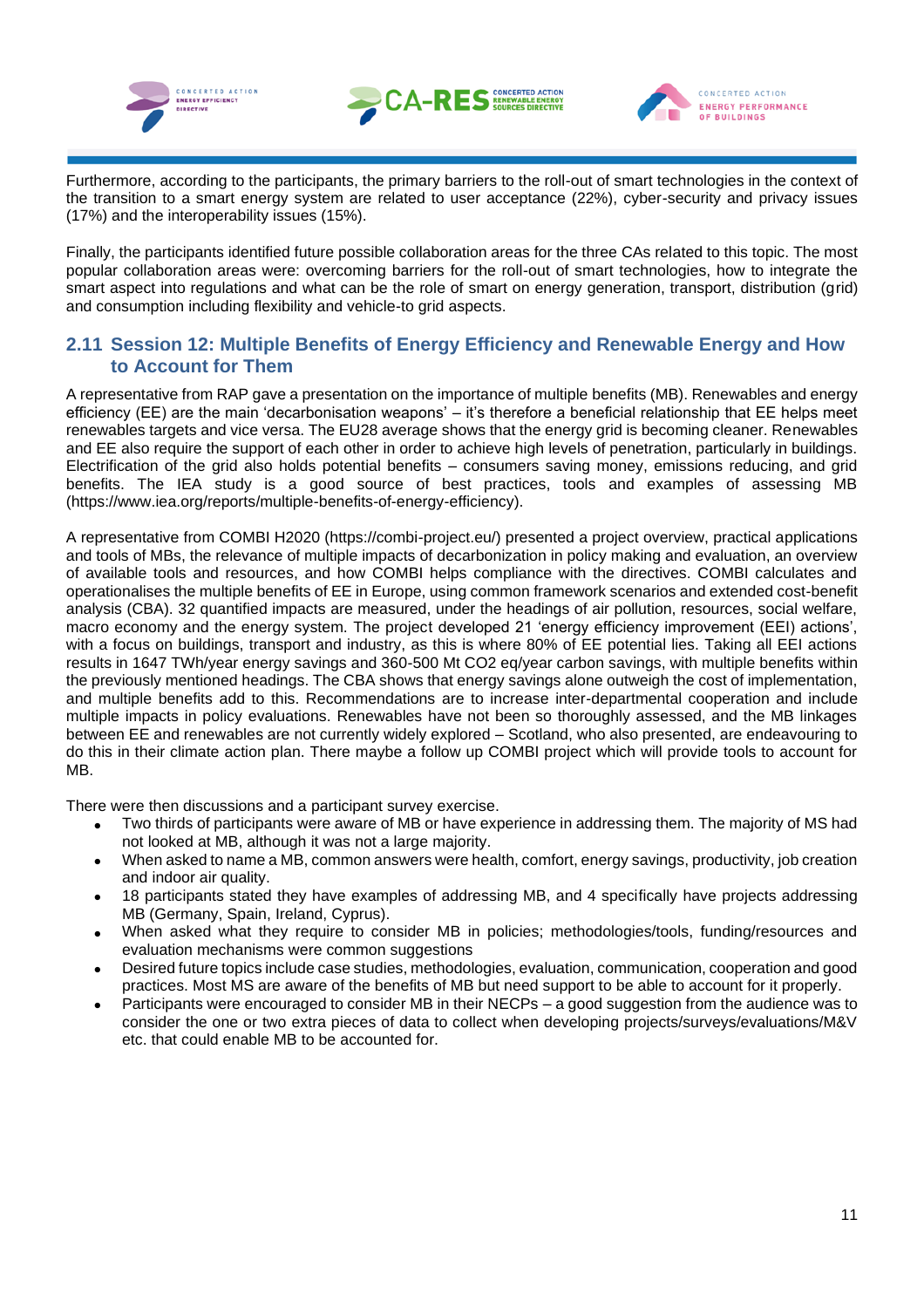





# <span id="page-12-0"></span>**3 Closing session**

The closing plenary session included concluding remarks from Julien Guerrier, Director of Executive Agency for Small and Medium-sized Enterprises (EASME) and the three Concerted Action Coordinators, Lucinda Maclagan (CA EED), Jens Lausten (CA EPBD) and Leonardo Barreto-Gomez (CA RES), who shared their highlights from the two days and thanked the participating Memeber States, the external experts and the Commission for their high quality contributions. All welcomed the expansion of the Concerted Action network and hoped that the cooperation continues in the the future.

The session ended with a quick online participant survey to identify topics for future cooperation. The results showed that cross-cutting implementation and monitoring and reporting were voted the highest, followed by alignment of definitions, regional cooperation, blended finance.

# Common topics were identified for 3CA cooperation?



**2120** 

 $\frac{1}{2}$  - passes  $A$  -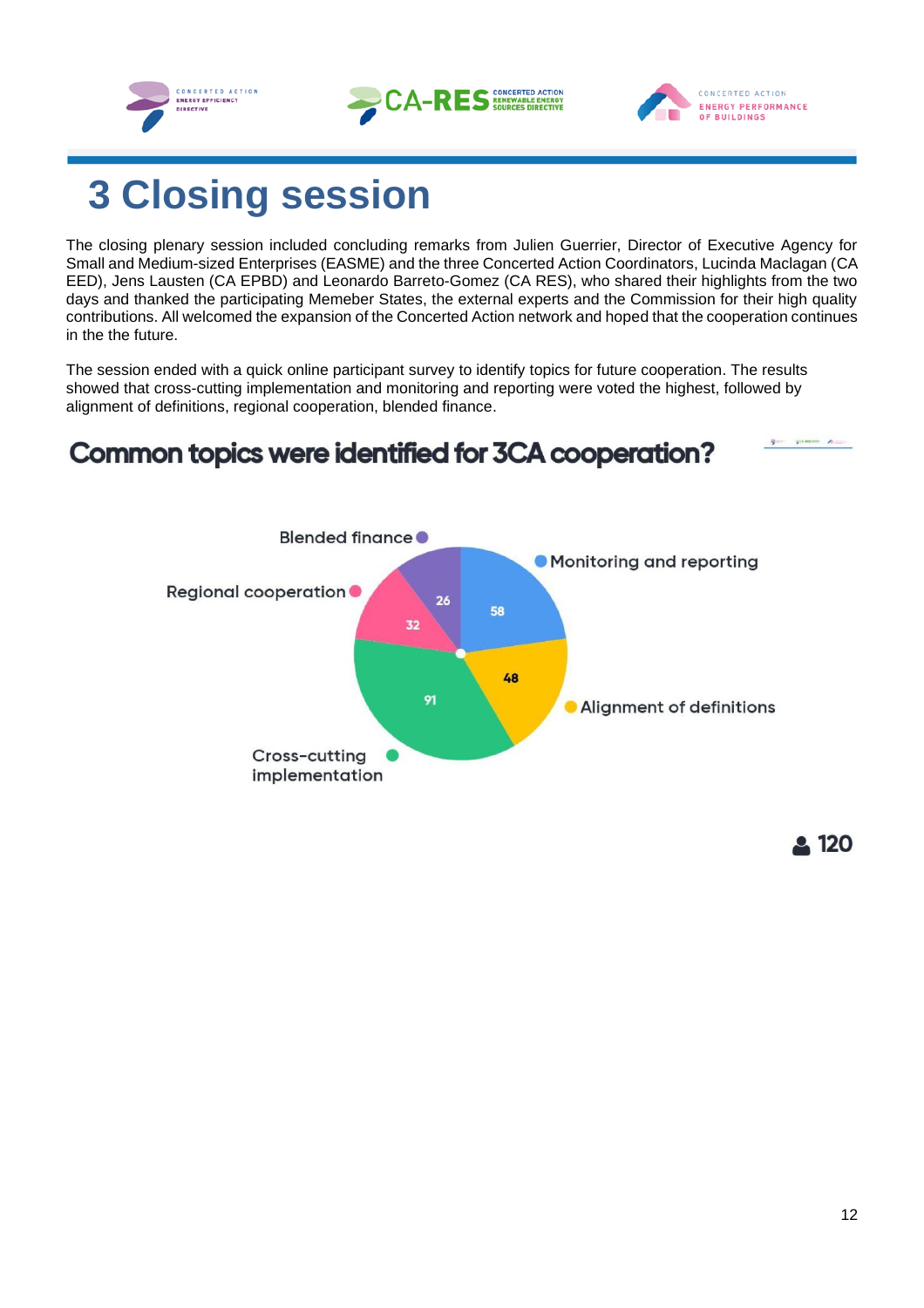





# <span id="page-13-0"></span>**4 Presentations**

A number of presentations were delivered during the sessions from Member States representatives, external experts and the Commission. Some of the presentations are available online and can be downloaded by using the links in this section.

**Session 1&4: Zero Energy Communities - Unlocking the Potential of Renewables and Energy Efficiency at District Level**

[Zero Energy Communities Session Introduction](https://www.ca-eed.eu/content/download/8736/file/Session%201%264%20Introduction_EST.pdf/attachment) - Emilie Carmichael, Energy Saving Trust [Unlocking the Potential of Renewables and Energy Efficiency at District Level](https://www.ca-eed.eu/content/download/8740/file/EIB_European%20Financing_D%20Rodrigues.pdf/attachment) – Dinis Rodriguez, EIB [Zero-energy communities](https://www.ca-eed.eu/content/download/8738/file/DG%20ENER_ZEC_E%20Hoos.pdf/attachment) – Eva Hoos, DG ENER [Community Energy in Scotland](https://www.ca-eed.eu/content/download/8741/file/Community%20energy%20Scotland_C%20Egner.pdf/attachment) - Community Energy in Scotland – Craig Egner, Scottish Government, UK [Towards Zero Energy Communities](https://www.ca-eed.eu/content/download/8742/file/European%20Green%20Cities_S%20Krabsen.pdf/attachment) - Stephan Krabsen, European Green Cities [A view to 2050](https://www.ca-eed.eu/content/download/8764/file/A%20view%20to%202050%20-%20REScoop.pdf/attachment) - The fully integrated, optimised and carbon neutral district - Erik Christiansen, REScoop

## **Session 2: The Governance Regulation and How it Interacts with the 3 Directives: Focus on the Interaction between Provisions that Require Coordination and Promote Better Regulation**

[Governance Regulation Session Introduction](https://www.ca-eed.eu/content/download/8705/file/Joint%20Workshop_Session%202__BARRETO_ATHAVALE.pdf/attachment) - Shruti Athavale, Leonardo Barreto, AEA The Governance Regulation and [how it interacts with the 3 Directives](https://www.ca-eed.eu/content/download/8703/file/200127_Joint%20WS%20Barcelona_Session%202_GER.pdf/attachment) - Johann Duvigneau and Katrin Rosendahl Federal Ministry for Economic Affairs and Energy, Germany [Reflections on Interlinkages](https://www.ca-eed.eu/content/download/8704/file/P_Bach%20CA%20workshop%20Barcelona%20final.pdf/attachment) – Peter Bach, Danish Energy Agency Interaction between the three Directives under the Governance Regulation - Antonio Lopez-Nicolas, DG ENER

**Session3: Changing Consumers' Behaviour through Information, Incentives and Innovative Services**  [Changing Consumers' Behaviour Session introduction](https://www.ca-eed.eu/content/download/8706/file/Session%203%20Consumers%20Intro.pdf/attachment) - Anette Persson, Päivi Laitila, Adrianna Threpsiadi [The human dimension of the](https://www.ca-eed.eu/content/download/8707/file/Linda%20Steg%20Presentation%20CA-Res%20Barcelona%202020.pdf/attachment) energy transition - Linda Steg, University of Groningen [Applying Behavioural Economics](https://www.ca-eed.eu/content/download/8708/file/Changing%20Consumers%27%20Behaviour%20%20-%20Barcelona%20JW%20-%20Ireland.pdf/attachment) – Karl Purcell, Sustainable Energy Authority of Ireland

**Session 5: National Energy and Climate Plans: Exchange on Implementation, Reporting & Monitoring** NECPs: Implementation, Reporting, Monitoring - DG ENER

#### **Session 6: Energy Poverty**

[Energy poverty Session introduction](https://www.ca-eed.eu/content/download/8709/file/Session%206%20Energy%20Poverty%20intro.pdf/attachment) - Anette Persson, Swedish Energy Agency [Energy Poverty Policies and Measures in 2017 LTRS](https://www.ca-eed.eu/content/download/8711/file/JRC%20presentation%20%20Energy%20Poverty%20Barcelona%20Jan%202020.pdf/attachment) - Paolo Bertoldi, JRC [What is energy poverty and how can it be addressed](https://www.ca-eed.eu/content/download/8710/file/DG%20ENER%20Energy%20Poverty%20-%20CA%20EPBD%20EED%20RES%20Barcelona%2030-31%20Jan%202020.pdf/attachment) - Paula Rey Garcia, DG ENER [Measures to combat energy poverty in Flanders](https://www.ca-eed.eu/content/download/8724/file/Session%206%20Energy%20Poverty%20-%20Best%20practice%20Flanders%20%28BE%29.pdf/attachment) - Roel Vermeiren, Flemish Energy Agency, Belgium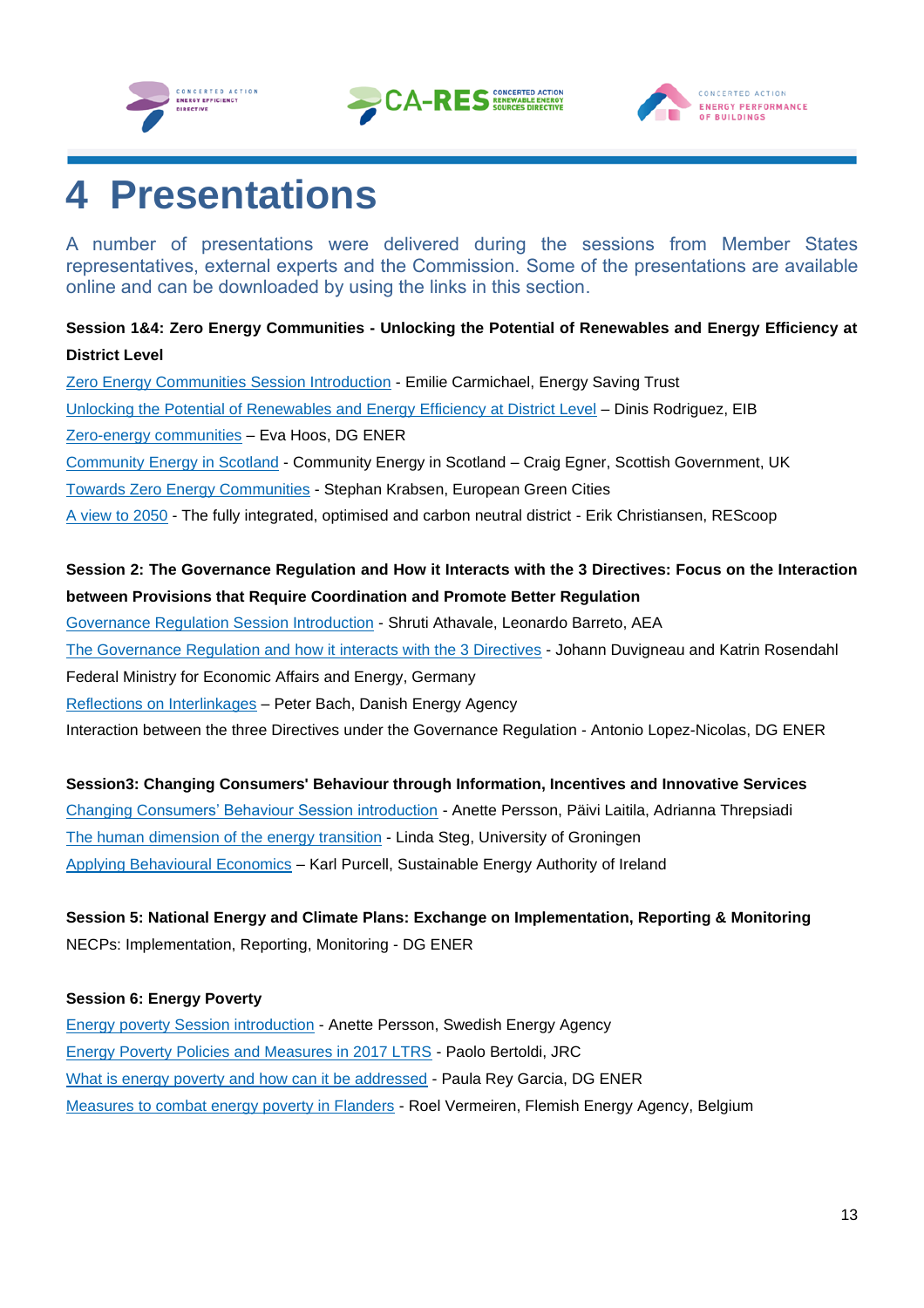





#### **Session 7: Heating and Cooling Decentralised & District Level Energy and Waste Heat**

[RES Heating and Cooling in building codes Session introduction](https://www.ca-eed.eu/content/download/8712/file/1_3CA-WS_Session7_Introduction.pdf/attachment) – Stane Merse, Jozef Stewfan Institute [Waste heat in the context of REDII, EED and EPBD](https://www.ca-eed.eu/content/download/8713/file/2_3CA-WS_Sessio7_Waste_heat.pdf/attachment) - Eva Hoos, DG ENER [New building CODE for NZEB](https://www.ca-eed.eu/content/download/8714/file/3_3CA-WS_Session7_NZEB%20Building%20Codes.pdf/attachment) - Jens Laustsen, CA EPBD [Requirements for waste heat and renewable heat delivered by district heating](https://www.ca-eed.eu/content/download/8715/file/4_3CA-WS_Session%207_Netherlands%20HC.pdf/attachment) – Lex Bosselaar, Netherlands Enterprise Agency

#### **Session 8: Long-term Renovation Strategies**

[Long-term renovation strategy Session introduction](https://www.ca-eed.eu/content/download/8716/file/1%20Barcelona%20Session%20Introduction.pdf/attachment) - Martin Pehnt, ifeu [Advances in the national LTRS](https://www.ca-eed.eu/content/download/8719/file/2020%2001%2031%20LTRS%20SPAIN%20PDF.PDF/attachment) - Eduardo de Santiago, Ministry of Transport, Mobility and Urban Agenda, Spain [Assessment of the 2nd MS Long-term Renovation Strategies](https://www.ca-eed.eu/content/download/8717/file/2%20JRC%20presentation%20%20LTRS2017%20Barcelona%20Jan%202020.pdf/attachment) – Paolo Bertoldi, JRC [Recent Long-Term Renovation Strategy experiences](https://www.ca-eed.eu/content/download/8718/file/4%20CA%20Joint%20workshop%2031Jan20%20Barcelona%20-%20LTRS%20session%20-%20BPIE%20slides.pdf/attachment) – Ivan Jankovic, BPIE

### **Session 9: Energy Efficiency and Renewable Energy Measures – Synergies between EED/REDII/EPBD Implementation to Achieve Targets**

[Synergy of RES and EE measures-Role of RES in EED art 7 target delivery](https://www.ca-eed.eu/content/download/8750/file/Croatia_EE-RES-synergy_V%20Bukarica.PDF/attachment) - Vesna Bukarica, Energy Institute Hrvoje Požar, Croatia

Using Synergies Between the Three Directives to Achieve Targets - DG ENER

#### **Session 10: Innovative Financing Solutions to Bridge the Investment Gap for 2030**

[Innovative Financing Solutions to bridge the investment gap for 2030 Session introduction](https://www.ca-eed.eu/content/download/8720/file/Session%2010%20Finance_Joint%20CA%20introduction.pdf/attachment) - Päivi Laitila, Motiva Oy [Smart Finance and sustainable investments to achieve climate targets](https://www.ca-eed.eu/content/download/8721/file/DG%20ENER_session%2010%20innovative%20financing%20solutions%20-%20updated.pdf/attachment) - Joanna Ziecina, Paula Rey Garcia, DG ENER

[Smart Financing possibilities for energy efficiency and renewables](https://www.ca-eed.eu/content/download/8722/file/EIB_Rodrigues_Barcelona%20Presentation.pdf/attachment) – Dinis Rodriguez, EIB [Boosting investments for sustainable energy use](https://www.ca-eed.eu/content/download/8729/file/EEFIG%20January%202020%20-%20Overview%20presentation.pdf/attachment) – Peter Sweatman , EEFIG [Accelerating sustainable home renovation](https://www.ca-eed.eu/content/download/8723/file/EuroPACE_GNE%20Finance_Concerted%20Action%20BCN%20Jan%2031.pdf/attachment) - Kristina Klimovich, EuroPACE

#### **Session 11: Smart Buildings in a Smart System**

Smart buildings in a smart system Session introduction - Xavier Loncour Smart building in a smart system - Pau Garcia Audi, DG ENER Smartness of the built environment on building, district and city scale - Doris Osterreicher, Boku

#### **Session 12: Multiple Benefits of Energy Efficiency and Renewable Energy and How to Account for Them**

[The relevance of multiple impacts of decarbonization in policy making and evaluation](https://www.ca-eed.eu/content/download/8755/file/COMBI_Multiple%20impacts_N%20Mzavanadze.pdf/attachment) - Nora Mzavanadze, Wuppertal Institut

[Reflections on Scotland's Approach](https://www.ca-eed.eu/content/download/8757/file/UK_Scotland%27s%20EE%20approach_Y%20Sheppard.pdf/attachment) - Yvette Sheppard, Scottish Government, UK [Multiple Benefits of Energy Efficiency and Renewables](https://www.ca-eed.eu/content/download/8756/file/RAP_Multiple%20benefits_S%20Thomas.pdf/attachment) - Sam Thomas, RAP